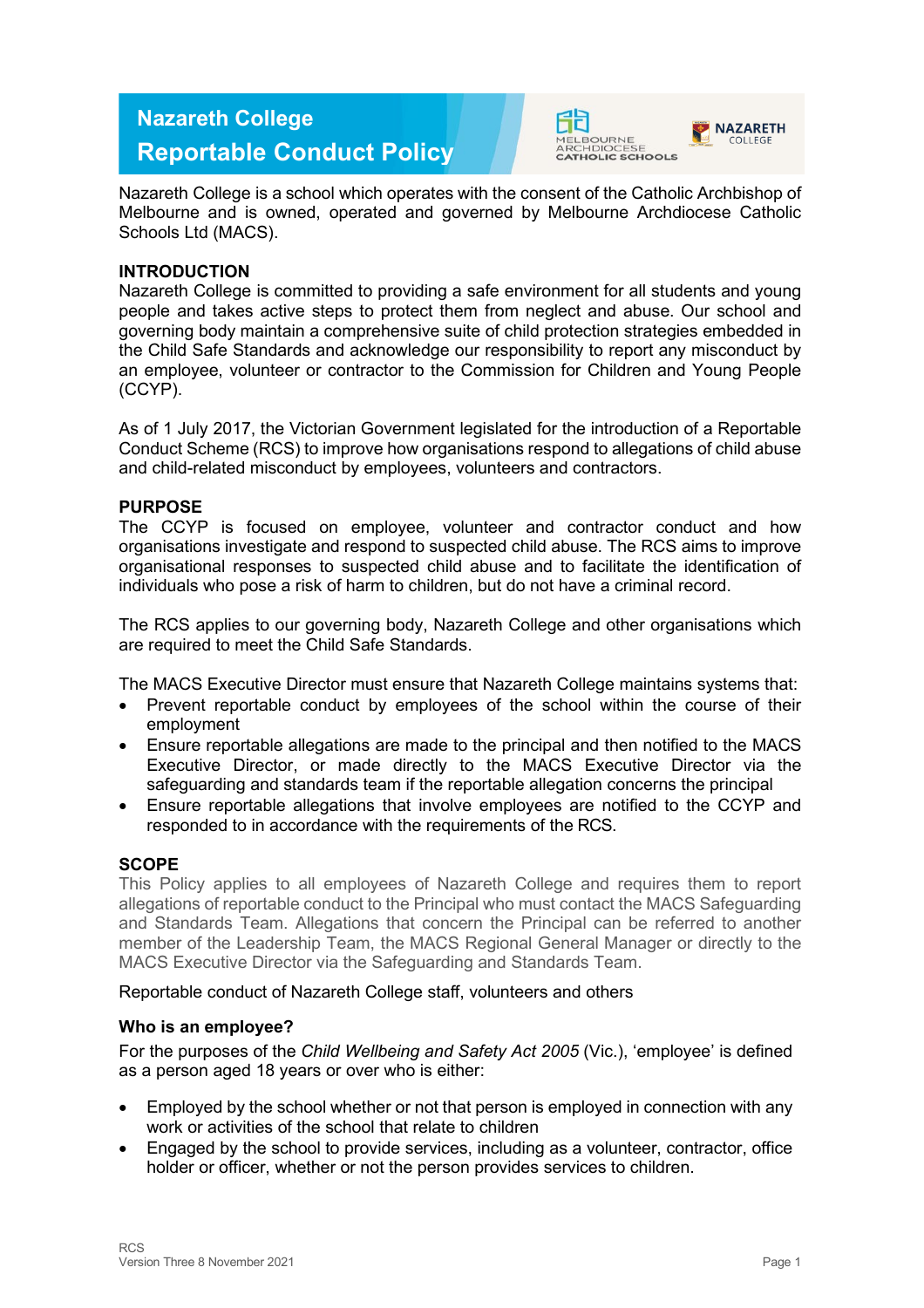# **KEY DEFINITIONS**

**Child:** Any person who is under the age of 18 years.

**Mandatory reporting** is a term used to describe the legislative requirement imposed on selected classes of people to report suspected cases of child abuse and neglect to government authorities. Where a mandated reporter 'forms a belief on reasonable grounds' that a student or young person is in need of protection from physical injury or sexual abuse, they are to report their concerns to the Department of Families, Fairness and Housing (DFFH) Child Protection.

**Reportable allegation** means any information that leads a person to form a reasonable belief that an employee has committed either:

- Reportable conduct
- Misconduct that may involve reportable conduct

Whether or not the conduct or misconduct is alleged to have occurred within the course of the person's employment.

#### **Reportable conduct** means:

- A sexual offence committed against, with or in the presence of a child, whether or not a criminal proceeding in relation to the offence has been commenced or concluded
- Sexual misconduct committed against, with or in the presence of a child
- Physical violence committed against, with or in the presence of a child
- Any behaviour that causes significant emotional or psychological harm to a child
- Significant neglect of a child.

**School environment:** Any physical or virtual place made available or authorised by the school for use by a child during or outside school hours, including:

- A campus of the school
- Online school environments, including email and intranet systems
- Other locations provided by the school for a child's use including school camps, sporting events, excursions, competitions, or school community and other events.

**School staff** means an individual working in the school environment who is:

- Directly engaged or employed by the school governing authority
- A volunteer or a contracted service provider (whether or not a body corporate or any other person is an intermediary)
- A minister of religion.

#### **IMPLEMENTATION**

The school will ensure the reporting of any reportable allegation made against an employee to the MACS Safeguarding and Standards Team.

A reportable allegation is made where a person makes an allegation, based on a reasonable belief, that an employee, volunteer or contractor has committed conduct that *may* involve reportable conduct. This includes where a reportable allegation is made

**Note:** A 'reasonable belief' is more than suspicion. There must be some objective basis for the belief. However, it is not the same as having proof and does not require certainty.

For example, a person is likely to have a reasonable belief if they:

- Observed the conduct themselves
- Heard directly from a child that the conduct occurred
- Received information from another credible source (including another person who witnessed the reportable conduct or misconduct).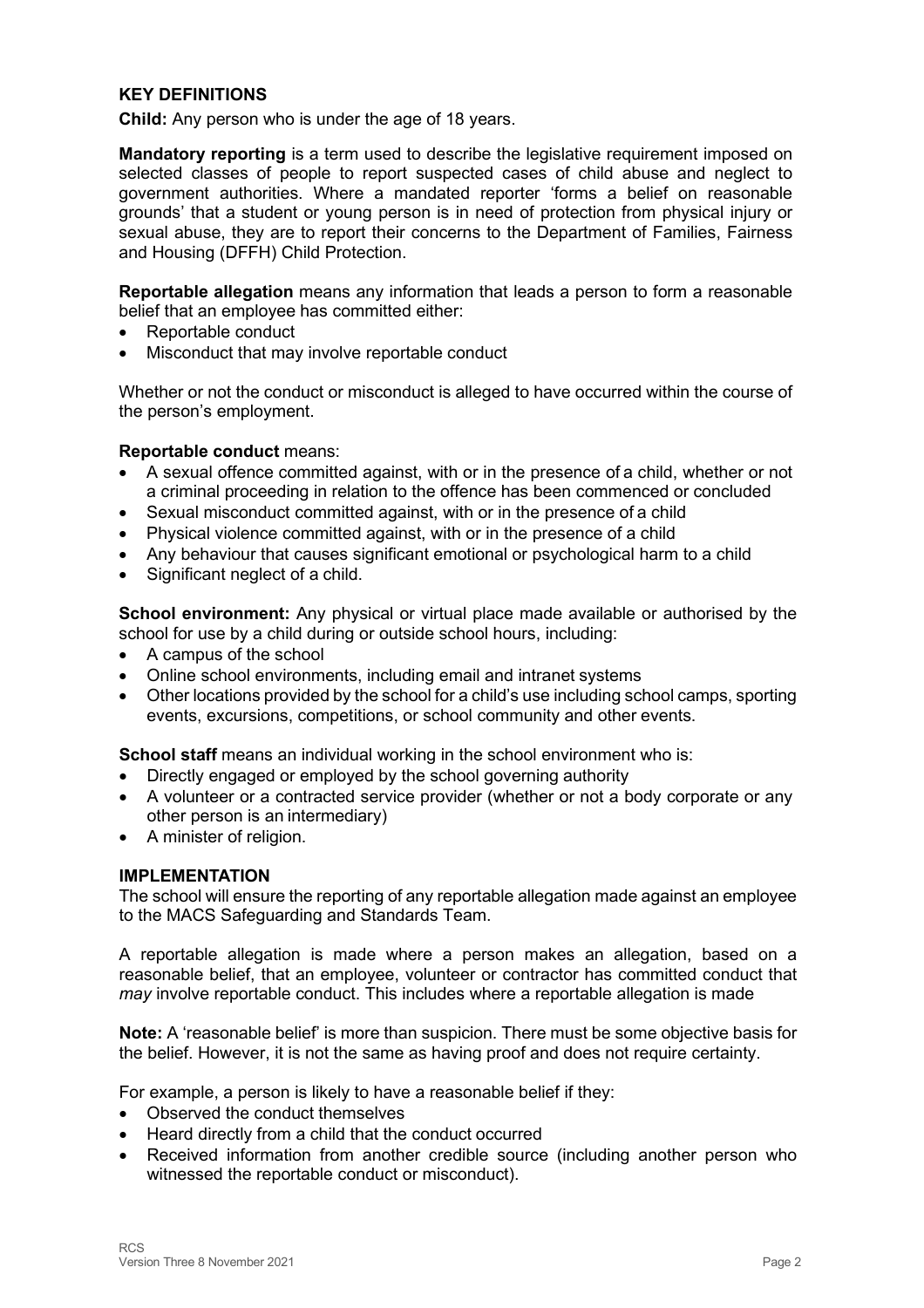Nazareth's Principal, a member of the Leadership Team, the MACS Regional General Manager or the MACS Executive Director does not need to agree with or share the belief that the alleged conduct has occurred. The RCS is an allegations-based scheme. This means that the threshold for notifying the CCYP is low. All allegations must be referred to the MACS Safeguarding and Standards Team for advice.

The MACS Safeguarding and Standards Team (or a delegate of the MACS Executive Director) on behalf of the Executive Director in consultation with the school Principal or, where there is an allegation against a Principal, member of the Leadership Team or Regional General Manager will then:

- Submit a notification to the CCYP within three days of the MACS Executive Director becoming aware of the reportable allegation
- Meet the milestones and reporting requirements to the CCYP under the RCS.

| <b>Sexual</b>                                                                                                                                                                                                                | <b>Sexual</b>                                                                                                                                                                                                      | <b>Physical</b>                                                                                                                                                                          | <b>Psychological or</b>                                                                                                                                                                                                | <b>Significant</b>                                                                                                                                            |
|------------------------------------------------------------------------------------------------------------------------------------------------------------------------------------------------------------------------------|--------------------------------------------------------------------------------------------------------------------------------------------------------------------------------------------------------------------|------------------------------------------------------------------------------------------------------------------------------------------------------------------------------------------|------------------------------------------------------------------------------------------------------------------------------------------------------------------------------------------------------------------------|---------------------------------------------------------------------------------------------------------------------------------------------------------------|
| <b>Abuse</b>                                                                                                                                                                                                                 | <b>Misconduct</b>                                                                                                                                                                                                  | <b>Abuse</b>                                                                                                                                                                             | <b>Emotional Harm</b>                                                                                                                                                                                                  | <b>Neglect</b>                                                                                                                                                |
| • Rape or sexual<br>assault<br>• Sexual activity<br>with or in the<br>presence of a<br>child<br>• Grooming or<br>encouraging a<br>child to engage<br>in sexual activity<br>• Offences relating<br>to child abuse<br>material | · Behaviour,<br>physical contact,<br>speech<br>or other<br>communication of<br>a sexual nature<br>• Physical contact<br>without valid<br>reason<br>$\bullet$ Crossing<br>professional<br>boundaries<br>• Voyeurism | $\bullet$ Hitting, kicking,<br>punching<br>$\bullet$ Pushing,<br>shoving,<br>grabbing,<br>throwing,<br>shaking<br>• Use of an object<br>• Inappropriate<br>restraint,<br>excessive force | • Exposure to<br>violence or<br>threats of<br>violence<br>• Anti-social<br>behavior<br>• Self-destructive<br>behavior<br>• Persistent<br>hostility or<br>rejection<br>• Humiliation or<br>belittling<br>• Scapegoating | Deprived from the<br>following:<br>• clothing or food<br>medical<br>attention or<br>care<br>$\bullet$ shelter<br>supervision<br>Access to drugs or<br>alcohol |

#### **Reportable conduct includes:**

The above examples are not exhaustive and consideration should be given to other conduct which may need to be reported. Any reportable allegation listed above, or not listed above but which may constitute reportable conduct, will need to be immediately reported by the school Principal. An allegation against a school Principal should be referred to another member of the Leadership Team, the MACS Regional General Manager or directly to the MACS Executive Director via the Safeguarding and Standards Team.

It is important to note that existing mandatory reporting obligations have not changed. The school will report any allegation of abuse to the DFFH Child Protection.

If the alleged conduct is potentially criminal in nature, Victoria Police must also be notified as a first priority and any investigation by Victoria Police will take precedence.

Where the allegation falls under the mandatory reporting domain, the reporting to CCYP is in addition to reporting to Victoria Police and the DFFH.

## **REPORTABLE CONDUCT, MANDATORY REPORTING AND REPORTING TO THE VIT**

Reportable conduct allegations as listed above are referred to the CCYP.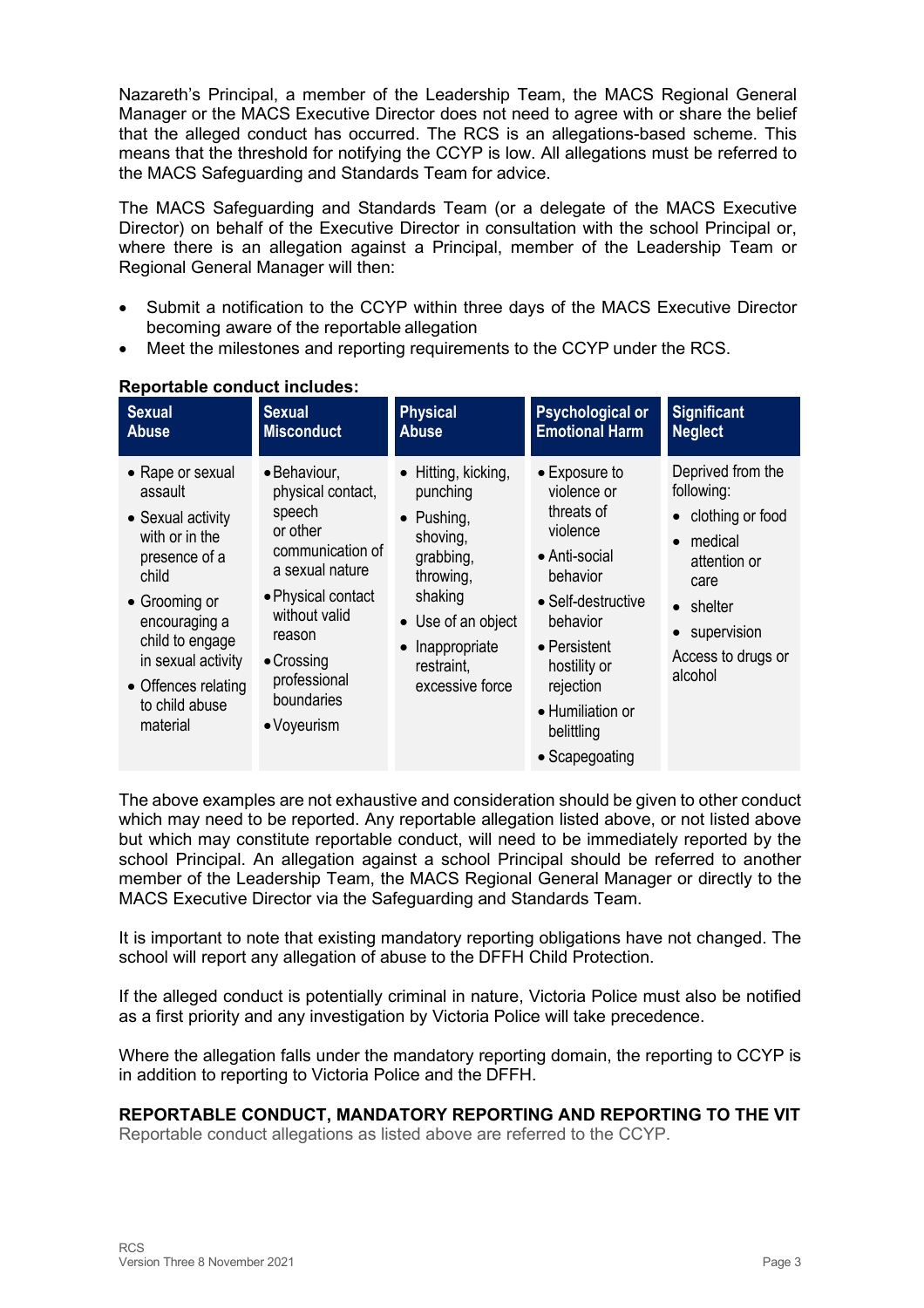Any alleged conduct that is regarded to be of a criminal nature is to be dealt with as mandatory reporting and referred to Victoria Police and the DFFH as per the school's Child Protection – Reporting Obligations Policy.

If an employee against whom an allegation of reportable conduct is made is a registered teacher and the misconduct involves a charge, conviction or finding of guilt of a sexual offence, the school must notify the Victorian Institute of Teaching (VIT) immediately under conduct that is reportable to the VIT.

## **Responsibilities of the Principal**

Note: Principals must comply with the PROTECT reporting obligations, which are in addition to the reporting requirements to the CCYP under the RCS. The MACS Executive Director is ultimately responsible for notification of any reportable allegation to the CCYP and for ensuring that a reportable allegation is investigated.

However, it is the responsibility of the school Principal (or for allegations against a Principal, the relevant leader) to ensure that all reportable allegations are referred to the MACS Safeguarding and Standards Team as soon as they become aware of them, and to follow the advice and guidance of the MACS Safeguarding and Standards Team (as authorised by the MACS Executive Director) to respond appropriately. This will usually include conducting an investigation or facilitating the conduct of an investigation.

**Note:** Nazareth College staff members are not required to make a report directly to the CCYP; this is the responsibility of the MACS Safeguarding and Standards Team (or other person authorised by the MACS Executive Director) on behalf of the MACS Executive Director. However, any person with a concern (including a staff member who wishes to remain anonymous, students, parents and/or other members of the community) may notify the CCYP directly of a reportable allegation via a community notification on the website.

In the event of a reportable allegation against the school Principal, this must be reported to another member of the Leadership Team, the Regional General Manager or directly to the MACS Executive Director via the Safeguarding and Standards Team.

School Principals (and other leaders as appropriate) must also facilitate any requests for information or documentation from MACS, Victoria Police or a regulator in the course of an investigation to ensure compliance with the RCS and the law.

Victorian Institute of Teaching (VIT) immediately under conduct that is reportable to the VIT.

# **Reporting to the CCYP**

Upon becoming aware of a reportable allegation against an employee, the Principal, member of the Leadership Team or Regional General Manger must contact the MACS Safeguarding and Standards Team as soon as practicable in order to ensure that the following milestones and reporting requirements to the CCYP are met:

| <b>Within three</b>                                                                                                 | Within 30                                                                                                               | <b>Advice on</b>                                                                             | <b>Outcomes of</b>                                                                                                 | <b>Additional</b>                                                                            |
|---------------------------------------------------------------------------------------------------------------------|-------------------------------------------------------------------------------------------------------------------------|----------------------------------------------------------------------------------------------|--------------------------------------------------------------------------------------------------------------------|----------------------------------------------------------------------------------------------|
| business days                                                                                                       | calendar days                                                                                                           | investigation                                                                                | investigation                                                                                                      | documents                                                                                    |
| • School contact<br>details<br>• Name of the<br>employee,<br>volunteer or<br>contractor<br>• Their date of<br>birth | • Details of the<br>investigation<br>• Details of the<br>school's<br>response<br>• Details regarding<br>disciplinary or | As soon as is<br>practicable:<br>• name of the<br>investigator<br>• their contact<br>details | • Copies of the<br>investigation<br>findings<br>• Details regarding<br>disciplinary or<br>other action<br>proposed | $\bullet$ Promptly<br>providing any<br>further<br>information<br>to the CCYP<br>as requested |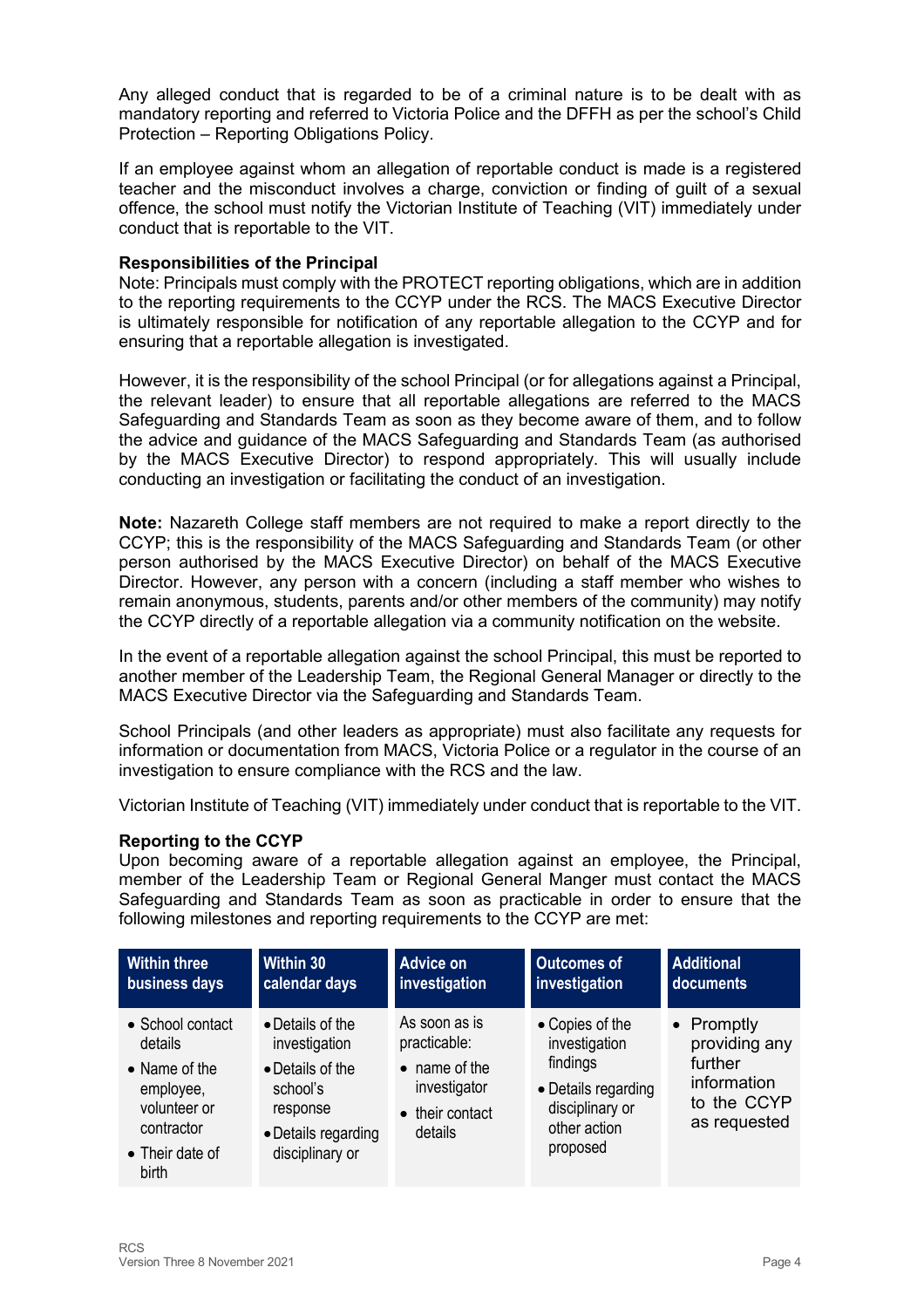| • Initial advice on<br>the nature of the<br>allegation<br>• Any police report | other action<br>proposed<br>• Any written<br>response from<br>the employee,<br>volunteer or<br>contractor<br>regarding the<br>allegation,<br>proposed<br>disciplinary or<br>other action |  | • Reasons for<br>taking or not<br>taking action |  |
|-------------------------------------------------------------------------------|------------------------------------------------------------------------------------------------------------------------------------------------------------------------------------------|--|-------------------------------------------------|--|
|-------------------------------------------------------------------------------|------------------------------------------------------------------------------------------------------------------------------------------------------------------------------------------|--|-------------------------------------------------|--|

## **Investigating reportable allegations**

Nazareth College will ensure procedural fairness throughout the entire investigation process.

**Note:** It is anticipated that any investigations will be undertaken by the school Principal (or another school leader) unless it is deemed appropriate by the Principal, the Regional General Manager (in the case of an allegation against a Principal) or the MACS Executive Director for a suitably qualified, third party engaged in consultation with MACS Safeguarding and Standards Team to be appointed.

The school Principal will ensure that for current employees the process set out in clause 13 of the Victorian Catholic Education Multi-Enterprise Agreement 2018 (VCEMEA 2018) is followed. Further, the school principal will also ensure that all other relevant MACS and school-based policies and procedures (including Codes of Conduct, processes for managing and investigating complaints, misconduct, discipline, grievances, dispute resolution, and employee welfare and support), as well as any CCYP and other regulatory guidance, are considered to guide the investigation.

For an allegation against a current employee, this means that the Principal will follow the clause 13 process set out in the VCEMEA 2018 and follow the advice and guidance of the MACS Safeguarding and Standards and Employee Relations Teams.

In all cases, before any findings are made or disciplinary action is taken, the subject of an allegation will be:

- Notified of any adverse information that is credible, relevant and significant
- Given a reasonable opportunity to respond to that information.

The MACS Safeguarding and Standards Team (acting on the MACS Executive Director's behalf) in consultation with the Principal or MACS Regional General Manager (for allegations against a Principal) will determine when the subject of the reportable allegation should be first told about an allegation, in order to ensure that any police investigation is not prejudiced; child safety risks are appropriately assessed and mitigated; and the investigation is not compromised, but remains procedurally fair.

#### **Initial investigation**

**Note:** Upon receipt of a reportable allegation, the Principal or other relevant leader (for allegations against a Principal) will immediately contact the MACS Safeguarding and Standards Team for advice.

The Principal or other relevant leader is then guided by the MACS Safeguarding and Standards Team (acting under the authority of the MACS Executive Director) to ensure an appropriate investigation is conducted into the reportable allegation/s by reference to the